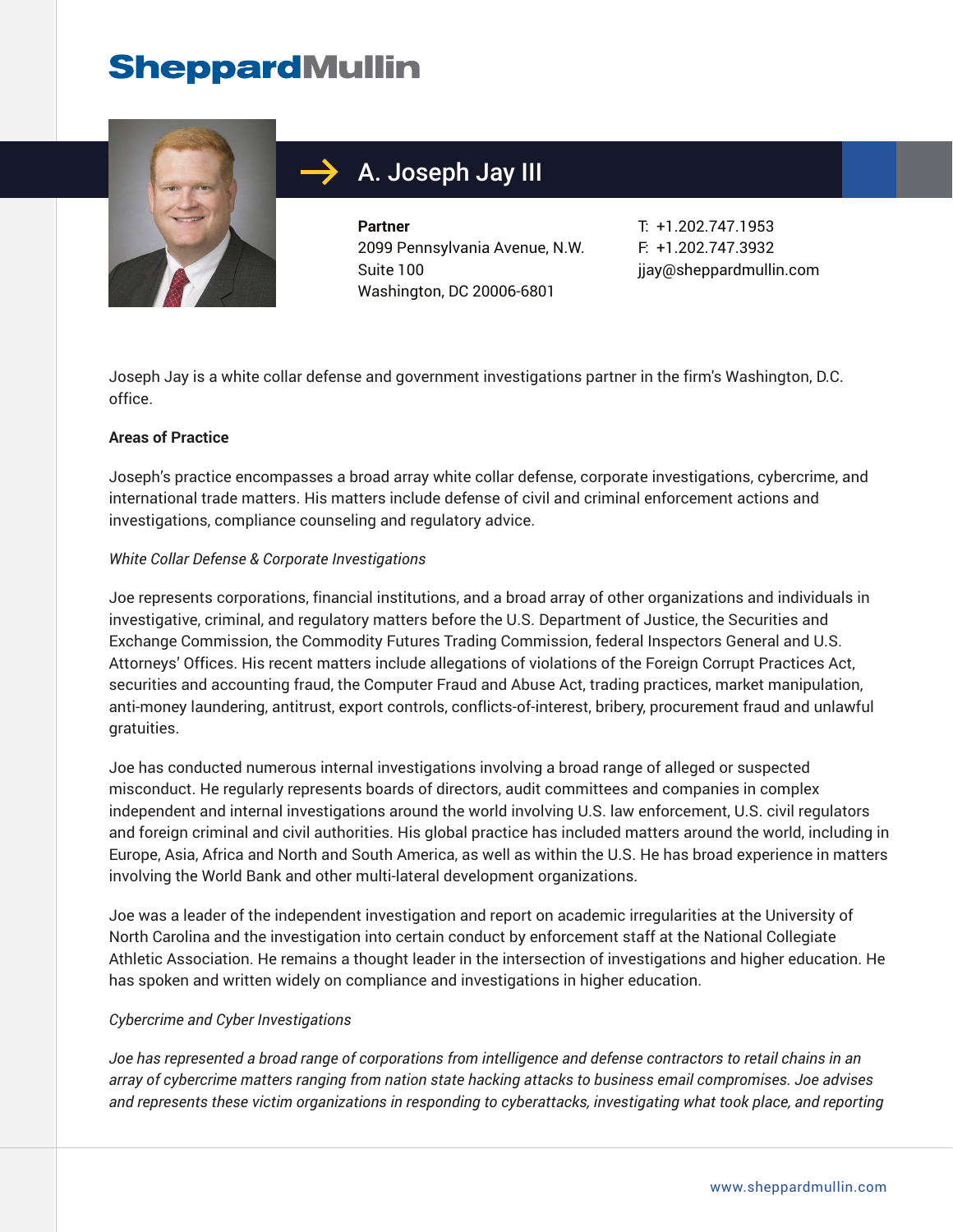*and coordinating with law enforcement.* 

#### *International Trade, Economic Sanctions & CFIUS*

Joe counsels financial institutions and corporations in matters involving export controls and U.S. economic sanctions laws and related regulations. On behalf of clients, he has prepared voluntary disclosures to the Office of Foreign Assets Control, the Directorate of Defense Trade Controls and the Bureau of Industry and Security at the Departments of the Treasury, State and Commerce respectively. He has also led internal investigations in these areas.

Joe also represents buyers and sellers in transactions before the Committee on Foreign Investment in the United States (CFIUS). He regularly prepares notifications, engages with CFIUS during its review processes and negotiates mitigation agreements, including proxy and special security agreements, as appropriate. Most recently, Joe represented two Chinese corporations, each of which received clearance for their acquisition of U.S. industrial assets.

#### *Compliance Counseling*

Joe regularly counsels clients regarding organizational compliance programs and procedures. With a keen understanding of corporate business and an acumen of financial accounting and reporting, Joe has designed, developed, implemented and tested global compliance programs tailored to individualized risk-based assessments. These compliance programs have involved broad legal and regulatory matters, including anticorruption programs and compliance with Sarbanes-Oxley, OFAC and AML regulations.

Joe earned his J.D. from the William & Mary School of Law, where he was honored with the Phoenix Award for his service to the university. He received his undergraduate degree, *summa cum laude*, from The College of William & Mary, where he was recognized for his leadership, scholarship and service by election to Omicron Delta Kappa. His alma mater has established an award in his honor to recognize outstanding community values, the A. Joseph Jay III Award for Service in Support of Our Community's Values.

#### *Pro Bono*

Joe maintains an active pro bono practice focused on criminal justice matters. He has successfully fought for, and obtained, clemency on behalf of federal prisoners. Most recently, Joe helped secure clemency for a federal inmate sentenced to a mandatory minimum of life for a non-violent drug offense after almost 30 years in federal prison.

### **Honors**

Rising Star, *Super Lawyers*, 2015-2021

## **Experience**

### **Government Investigations & Cybercrime:**

■ Representation of multinational software company years-long investigation by U.S. criminal and tax authorities.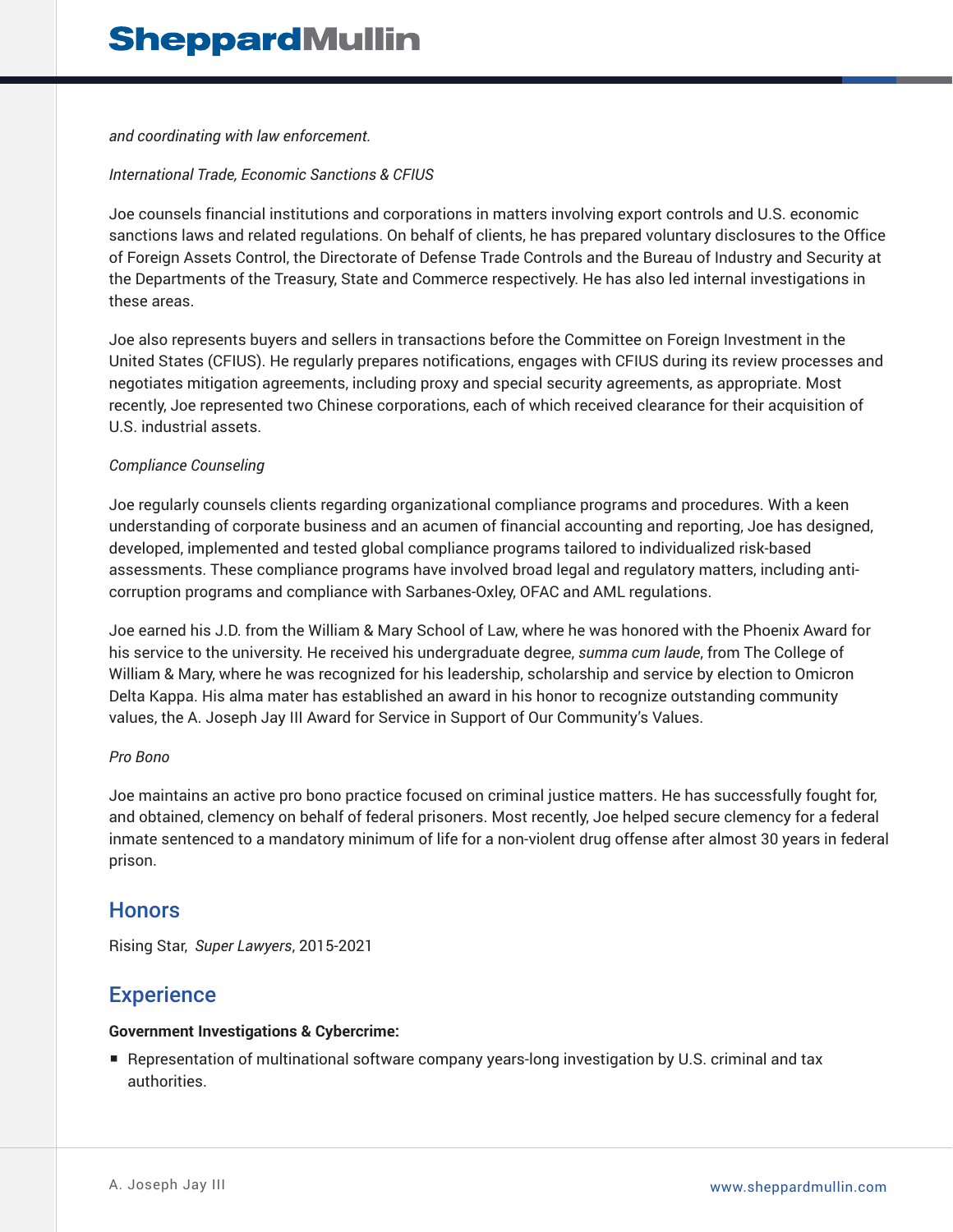- Representation of defense and intelligence contractor in responding to multiple cyberattacks from nation state actors and coordinating response with law enforcement.
- Representation of large retail company in business email compromise resulting in the loss of millions of dollars; coordinate investigation and engagement of law enforcement. Investigation ongoing.
- Representation of broker dealers and other financial institutions in broad range of enforcement investigations and proceedings brought by the CFTC.
- Conducted independent investigation into allegations of academic irregularities at the University of North Carolina at Chapel Hill.
- Investigation of allegations of improper conduct by investigators in the National Collegiate Athletic Association's (NCAA) Enforcement Staff and a broader review and assessment of the environment, policies and procedures of the NCAA's Enforcement Staff operations.
- Representation of global financial institution in investigation of alleged commodities market manipulation by CFTC.
- Conducted internal investigation prompted by whistleblower's allegations of hiring of unauthorized workers.
- Investigation and due diligence review on behalf of the World Bank Group and the International Finance Corporation into the anti-corruption and anti-collusion compliance programs of companies for projects in sub-Saharan Africa and South America.
- Representation of audit committee investigating potential accounting irregularities leading to restatement of prior earnings and presentations to SEC.
- Representation of financial services firm in CFTC investigation of allegedly fraudulent trading practices.

#### **Defense & Advocacy:**

- Defend witness in Special Counsel Robert Mueller's investigation, including interviews and grand jury testimony.
- Defend witness in Durham investigation, including response to grand jury subpoena and interviews with prosecutors.
- Defend individual indicted in foreign bribery and money laundering case; secured favorable plea resolution.
- Defend elite private school in civil litigation alleging negligence contributing to student-on-student sexual assault.
- Defend financial institution in various matters before the OFAC, SEC and FINRA.
- Defend financial institution in money laundering investigation by the U.S. Attorney's Office for the Southern District of New York.
- Defend Swiss banker in criminal tax prosecution in the Southern District of New York.
- Defend former government official in criminal investigation into post-employment restrictions and kickbacks investigation.
- Defend senior executive in aerospace company in criminal and civil investigations against potential violations of the Foreign Corrupt Practices Act.
- Defend multinational defense contractor in criminal investigation of potential violations of the FCPA.
- Defend government contractor in technology space involving potential allegations of fraud, gratuities, conflicts of interest and false claims.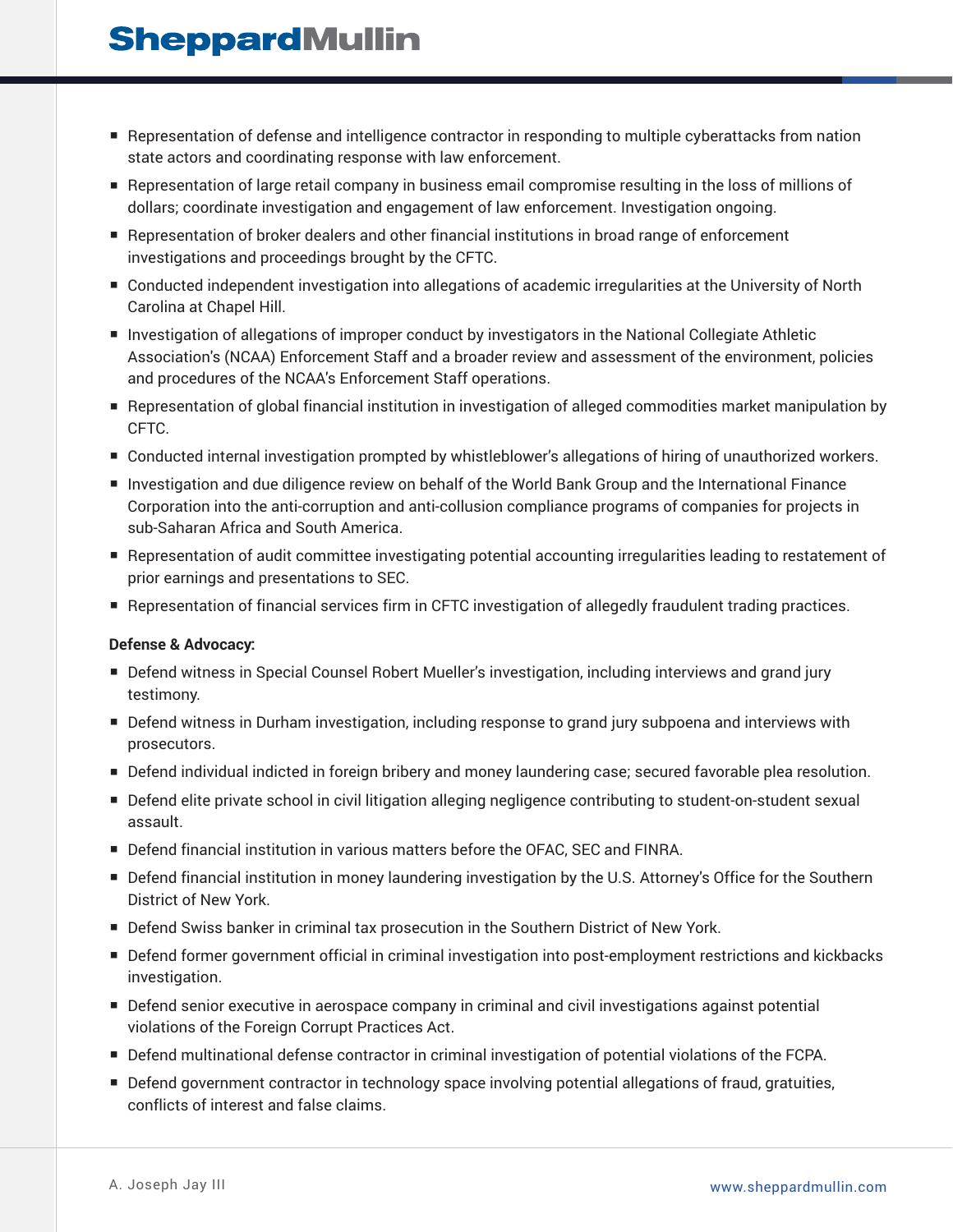- Defend and advocate for financial institution in voluntary disclosure to Office of Foreign Assets Control regarding potential violations; secure letter of caution with no penalty.
- Defend Fortune 500 industrial company into allegations of violations of the FCPA.
- Representation of senior executives of aerospace, defense and industrial Fortune 1000 companies in investigations by U.S. Department of Justice, Securities and Exchange Commission and other law enforcement agencies and regulators.

#### **Compliance & Trade:**

- Representation of industrial conglomerate in anti-corruption due diligence for acquisition of foreign company with global operations.
- Engaged by large retail chain with pharmacy operations to conduct review of compliance with Controlled Substances Act and implementing rules and regulations and Drug Enforcement Administration regulations.
- Engaged by Fortune 100 software company to conduct global anti-corruption policy review and recommend enhancements to same; further engaged to opine on propriety of changes to third party vetting process.
- Global compliance review, including due diligence of third-parties around the world, for defense contractor.
- Regular outside counsel to two separate global software companies on anti-corruption and international trade matters.
- Design and development of global anti-corruption, economic sanction and anti-money laundering compliance programs for numerous Fortune 1000 companies in the defense, industrial, financial and consumer products spaces.
- Representation of two different Chinese buyers of U.S. industrial assets in reviews by CFIUS.

### Articles

- Another COVID-19 Enforcement Tool: Money Laundering Law *Law360*, 06.09.2020
- Prepare for Reputational Threats Now to Protect Your Organization Later *Corporate Counsel*, 11.25.2019
- INSIGHT: SWAT Team Training, Tactics Offer Lessons for Attorneys *Bloomberg Law*, 08.05.2019
- A Lawyer's Special Weapons and Tactics *Sheppard Mullin's Government Contracts & Investigations Blog*, 07.31.2019
- Co-author with J. Aronie and D. Douglass, "From the Big Easy to the Big Ten, and Beyond," *University Business*, March 14, 2019
- Co-author with J. Aronie and D. Douglass, "From The Big Easy to The Big Ten, And Beyond," October 2018
- "How Colleges Can Avoid Title IX Pitfalls," University Business, March 28, 2017
- "5 Lessons For Colleges From Stanford Sexual Assault Case," Law360, August 18, 2016
- "Independent Investigations in Higher Education," *Bloomberg BNA White Collar Crime Report*, July 11, 2016
- "The Unique Aspects of Independent Investigations in Higher Education," American Journal of Trial Advocacy, March 31, 2016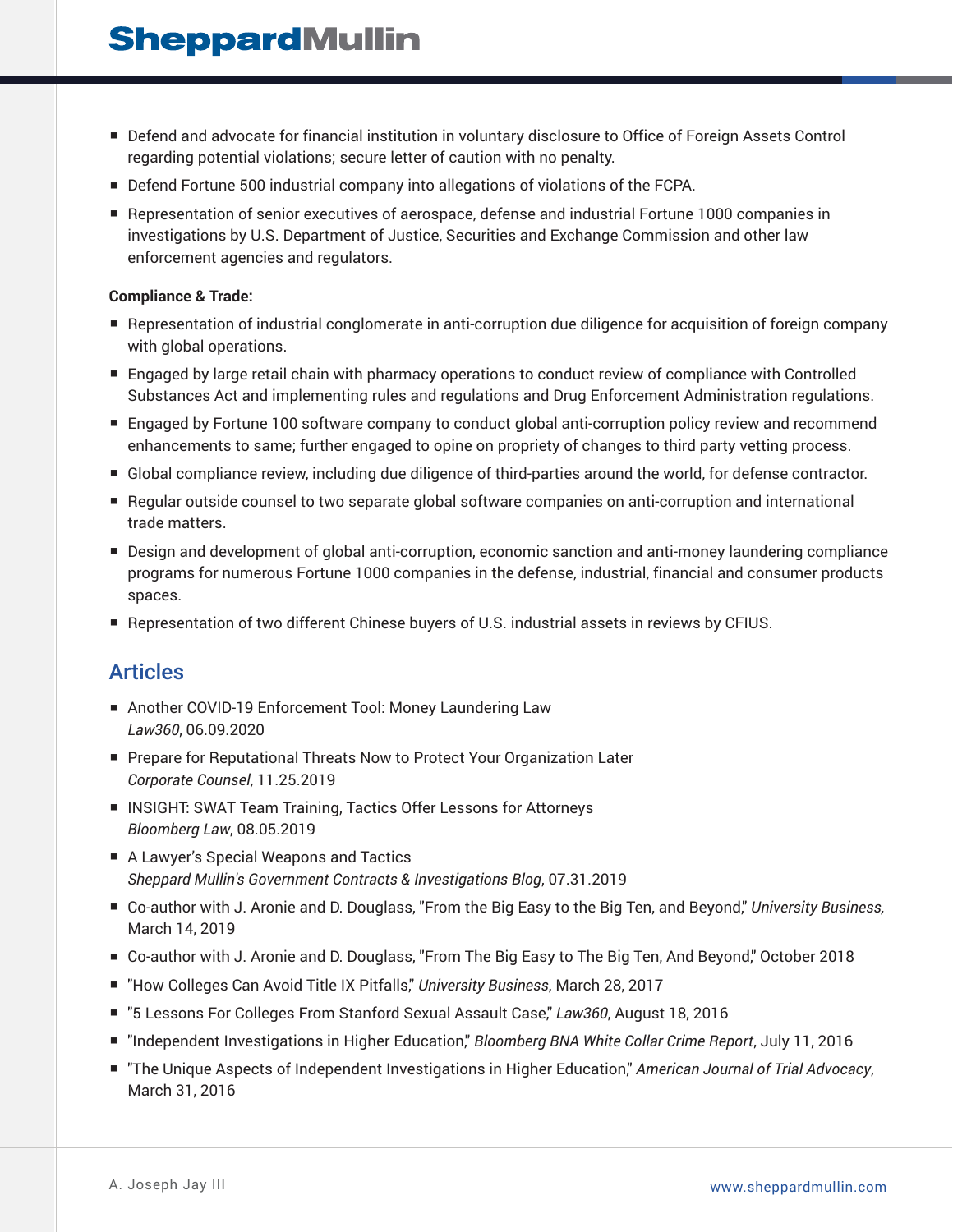"The Stockman Decision: An Expansion of Indemnification and Advancement Rights in Limited Partnerships," *Thomson Reuters,* September 1, 2009

#### **Antitrust Law Blog**

■ "Executives Beware: DOJ Antitrust Division is Taking a Hard Look at a Wide Spectrum of Potential Criminal Violations," March 7, 2022

#### **Global Trade Law Blog**

- "One Higher Ed Requirement To Know Now," October 18, 2019
- "Comment Deadline Extended: Export Controls on Emerging Technologies," December 11, 2018
- "Client Alert: Iran Sanctions Return," May 11, 2018

#### **Healthcare Law Blog**

■ "Compliance Risk Alert: Opioid Warning Letters issued by the U.S. Department of Justice Target Prescribers," February 6, 2019

#### **Organizational Integrity Group Blog**

- "DOJ's Renewed Focus On Corporate Ethics & Compliance Programs Highlights Importance Of Organizational Integrity," April 7, 2022
- "(Cheer)Leading By Example: UK's Cheerleading Scandal and Lessons for Leaders," May 29, 2020

### Books

The CFIUS Book: Second Edition 05.2020

## Media Mentions

Teen and mother sue Northern Virginia private academy over handling of alleged attack *The Washington Post*, 04.22.2019

'The NCAA is not our friend': Ex-Louisville trustee wants university to fight inquiry *Louisville Courier Journal*, 04.11.2019

Turn in your smartphones! How Mueller kept a lid on Trump-Russia probe *Reuters*, 03.22.2019

INSIGHT: I Helped Investigate 18 Years of Paper Classes at UNC—Lessons for the Admissions Scandal *Bloomberg Law*, 03.22.2019

Sheppard Mullin Adds Ex-Cadwalader White Collar Pro In DC *Law360*, 03.20.2018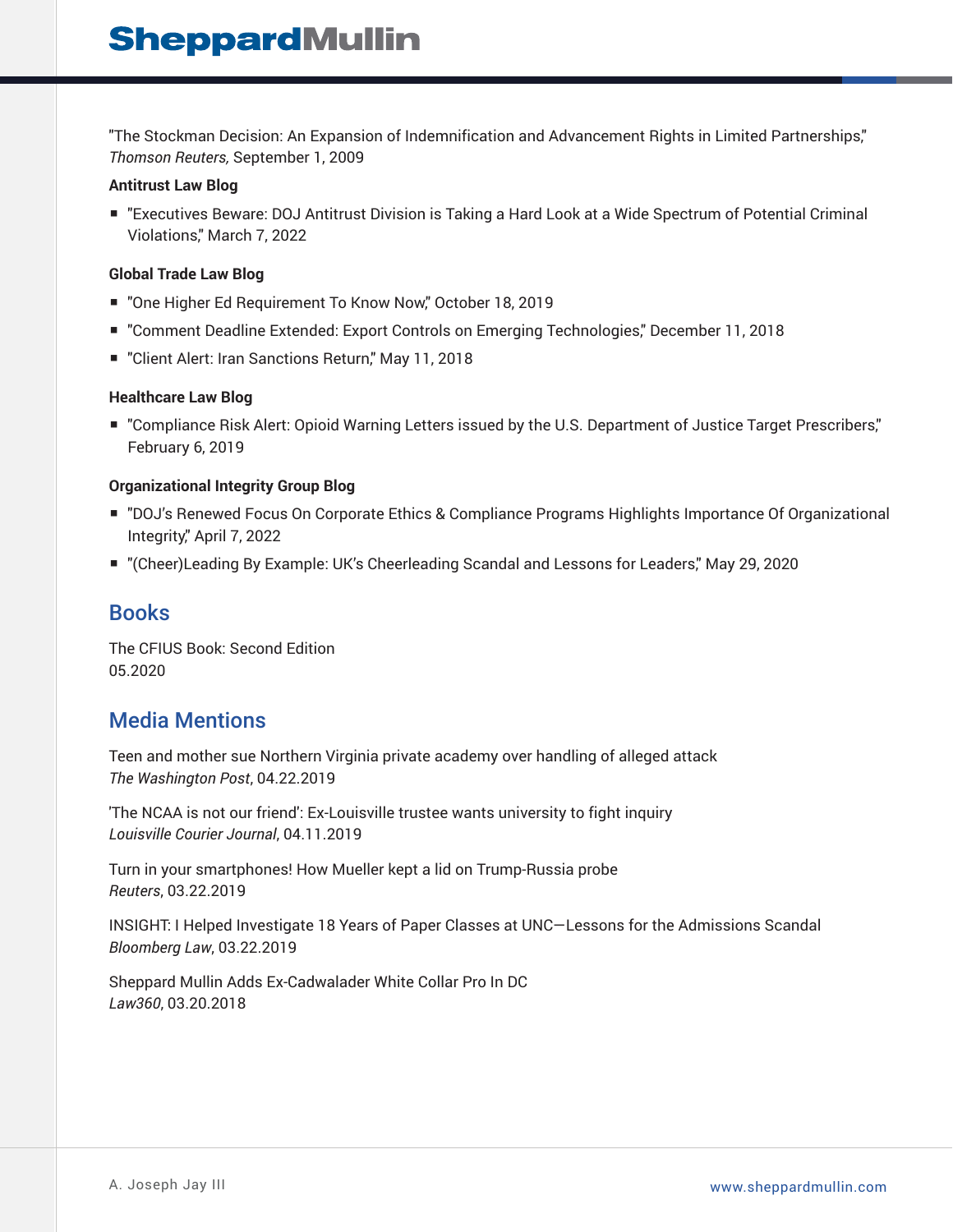## Events

37th National Institute on White Collar Crime San Francisco, CA, 03.02.2022

## Podcasts & Webinars

Nota Bene Episode 153: Organizational Integrity in the Post-Pandemic Enforcement Environment with Jonathan Aronie and Joseph Jay (Winter Repeat) 11.24.2021

Nota Bene Episode 84: Organizational Integrity in the Post-Pandemic Enforcement Environment with Jonathan Aronie and Joseph Jay 06.03.2020

Nota Bene Episode 59: Organizational Integrity and Solving Reputational Threat with Jonathan Aronie, David Douglass, and Joseph Jay 11.20.2019

Nota Bene Episode 45: Crisis Averted: Lessons Learned from the College Admissions Scandal with Joseph Jay 07.24.2019

## **Practices**

Government Contracts, Investigations & International Trade CFIUS: Foreign Investment in the U.S. False Claims Act Foreign Corrupt Practices Act (FCPA) International Trade and Investment Exports and Export-Related Controls Sanctions Litigation E-Discovery Financial Services Litigation Securities Enforcement Securities Litigation White Collar Defense and Corporate Investigations International Reach China Latin America Organizational Integrity Group